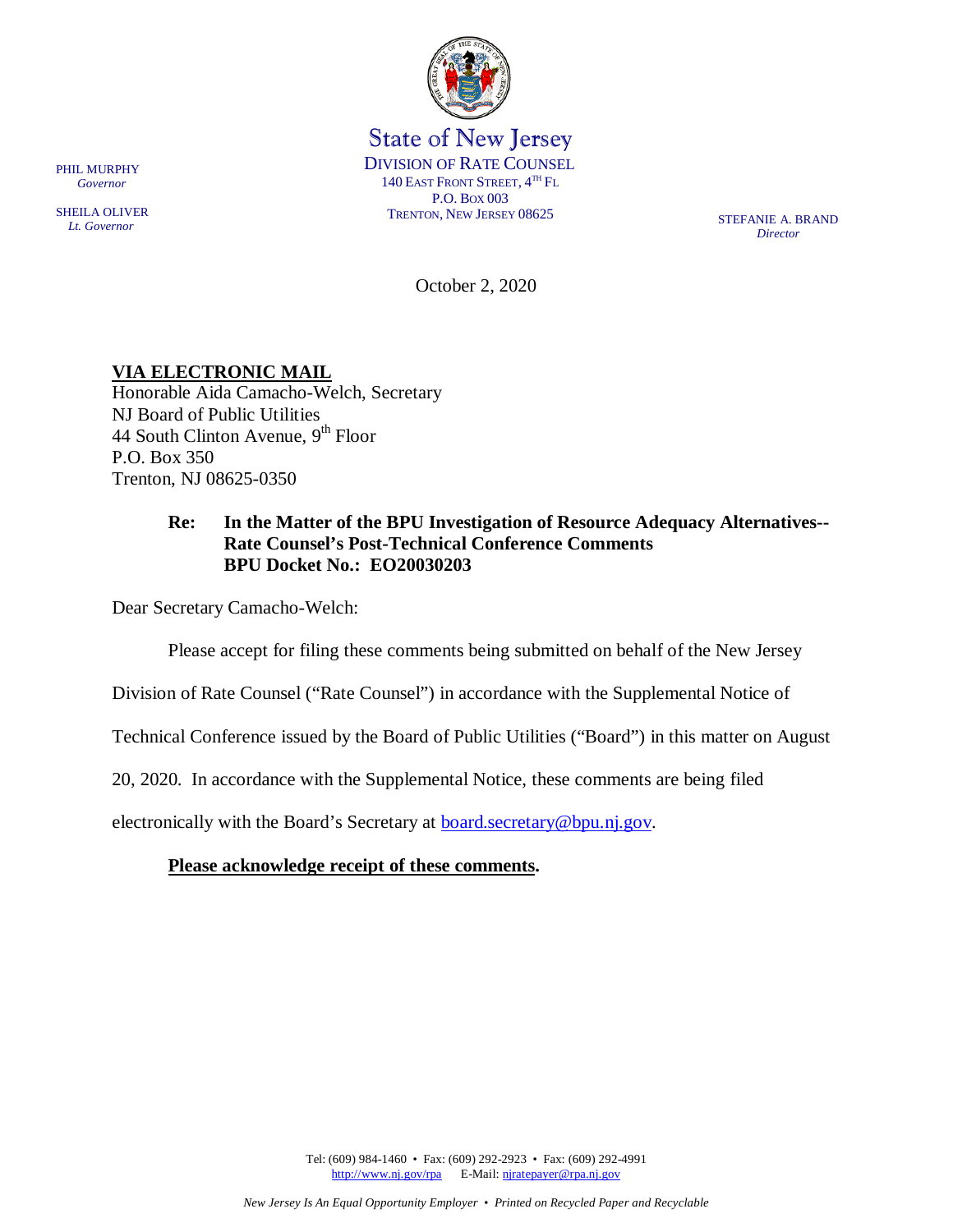Honorable Aida Camacho-Welch, Secretary October 2, 2020 Page 2

#### **INTRODUCTION**

Rate Counsel appreciates the opportunity to submit these comments following the Board's September 18, 2020 Technical Conference on Resource Adequacy Alternatives. Throughout this proceeding, Rate Counsel has urged the Board to proceed with caution in considering options to facilitate the attainment of New Jersey's clean energy goals in light of the recent Federal Energy Regulatory Commission ("FERC") Orders expanding the scope of PJM's Minimum Offer Price Rule ("MOPR"). The discussions at the Technical Conference confirmed that the issues before the Board are complex. The Board should carefully consider the costs and benefits of the Fixed Resource Requirement ("FRR") option and other possible responses to the FERC Orders. Before committing to any changes, the Board should assure that they will not create more problems than they solve. Rate Counsel's comments on specific issues raised at the Technical Conference are discussed below.

## **I. The Board May Explore the FRR Option, but Should Not Commit to This Option Without a Proper Review of the Costs and Benefits and Specific Information on a Proposed FRR Portfolio.**

As Rate Counsel's Litigation Manager, Brian Lipman, observed in his presentation at the Technical Conference, while an FRR option could allow the State to compensate more subsidized resources for their contributions to the State's capacity requirements, there are a number of reasons to proceed cautiously. There are significant market power issues that could drive up prices. The rules for FRRs are complicated and are subject to changes, exposing the FRR entity and ratepayers to the risk of significant penalties. The State would be committed for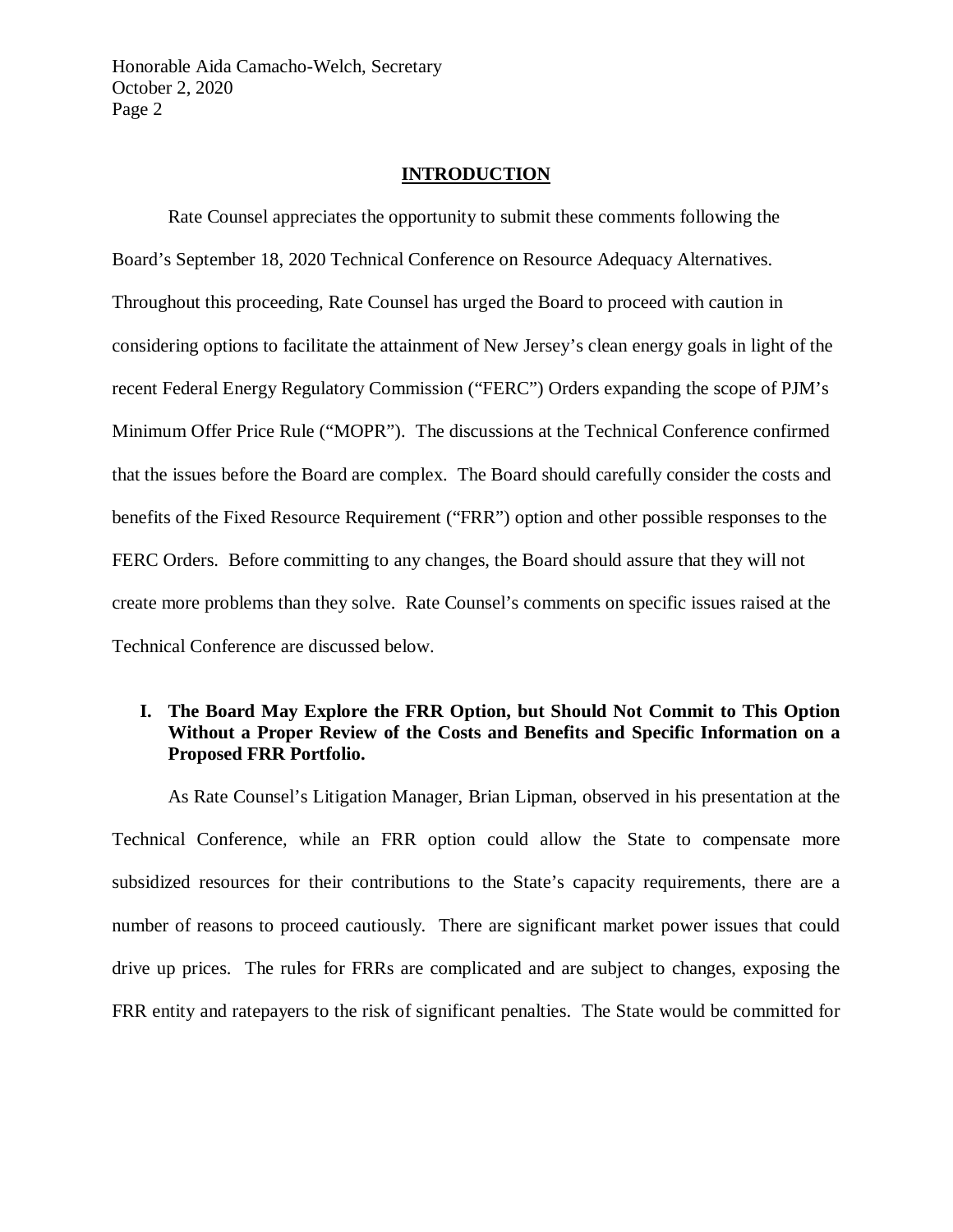a minimum of five years in a rapidly-changing market. (Conference replay at 1:26:32 to  $1:27:94.$  $1:27:94.$ <sup>1</sup>

In her presentation Silwia Bialek, Ph.D of the New York University Institute for Policy Integrity emphasized that there is not a single FRR option. Procurement can be more or less centralized. Capacity can be procured over terms as short as one year, up to the life of the asset. Capacity can be procured separately, or in combination with environmental assets. In addition, New Jersey would have to decide the geographic scope of the FRR entity or entities. The costs and benefits of an FRR option can be addressed only in the context of a specific FRR design. (Conference Replay at 49:26 to 55:06; Bialek slide presentation "FRR Options for New Jersey.") The Board should not proceed with an FRR option unless it has been demonstrated that a specific FRR design will produce benefits that justify the costs and risks.

As an additional safeguard, if the Board proceeds with an FRR option, it should reserve authority for final approval of an FRR portfolio. The Board should require the FRR entity to obtain Board approval before entering into binding agreements for capacity resources. The FRR entity should be required to demonstrate the costs that would be incurred under the FRR Plan, in the form of agreements that specify prices or pricing rules for capacity resources.

Rate Counsel urges the Board to reject suggestions that the Board needs to rush its consideration of the FRR option. The Board should move deliberately to consider this and other options, but the risks are too great for the Board to act without a careful analysis of costs and benefits.

<span id="page-2-0"></span> $<sup>1</sup>$  The conference replay and the presenters' slides are available at:</sup> <https://www.bpu.state.nj.us/bpu/about/divisions/ferc/resourceadequacy.html>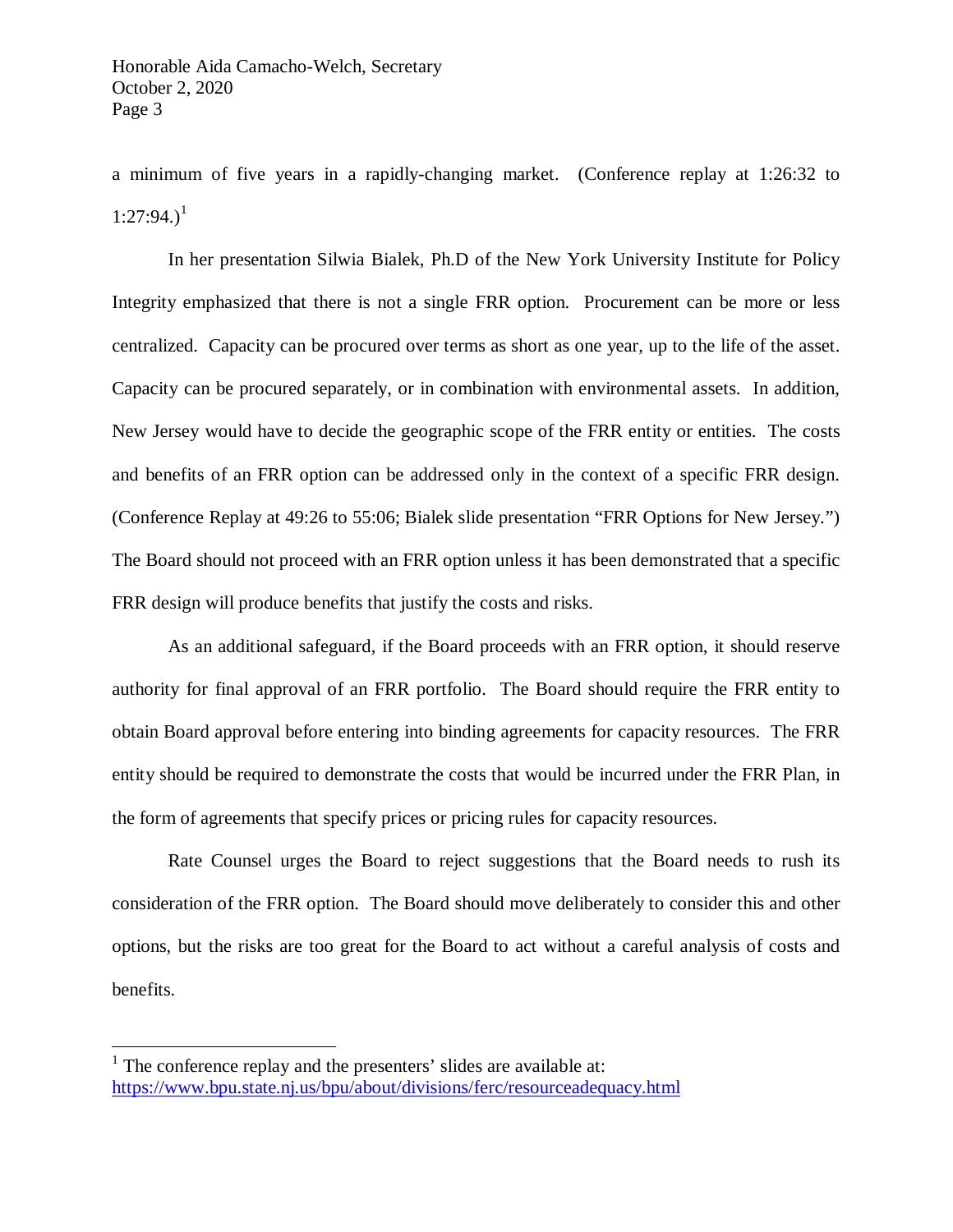Honorable Aida Camacho-Welch, Secretary October 2, 2020 Page 4

Since a key element in this evaluation will be the costs of continued participation in the PJM capacity auctions, any process to evaluate an FRR alternative should take into consideration the results of at least the next two PJM capacity auctions. As numerous parties noted during the technical conference, the 2022/2023 and 2023/2024 capacity auctions have been suspended. PJM has not finalized a schedule to resume those two capacity auctions. Any exploration of an FRR alternative should take into account the results of those two auctions.

With regard to the FRR option, Rate Counsel notes that Lathrop Craig of PSEG Power Ventures stated that PSEG and Exelon Generation Co., LLC ("Exelon") intend to present a new FRR proposal in the post-Technical Conference comments. Mr. Craig of PSEG presented a brief summary of this proposal, which would involve "RPM derivative pricing." Mr. Craig asserted that this proposal, unlike the proposal presented by PSEG and Exelon in their initial comments in this matter, could be implemented without legislative changes. (Conference Replay at 1:05:17 to 1:09:42.) The brief summary presented at the Technical Conference did not include sufficient detail for Rate Counsel to address the merits of this proposal, or the assertion that it would not require new legislation. If PSEG and Exelon present a detailed proposal in their post-Technical Conference comments, the Board should provide an opportunity for Rate Counsel and other stakeholders to respond.

#### **II. Rate Counsel Should Pursue Regional Approaches at PJM.**

In his presentation at the Technical Conference, Frederic S. "Stu" Bresler, PJM's Senior Vice President – Market Services expressed PJM's willingness to work with New Jersey and other states to develop a resource adequacy structure that fosters clean energy objectives. As he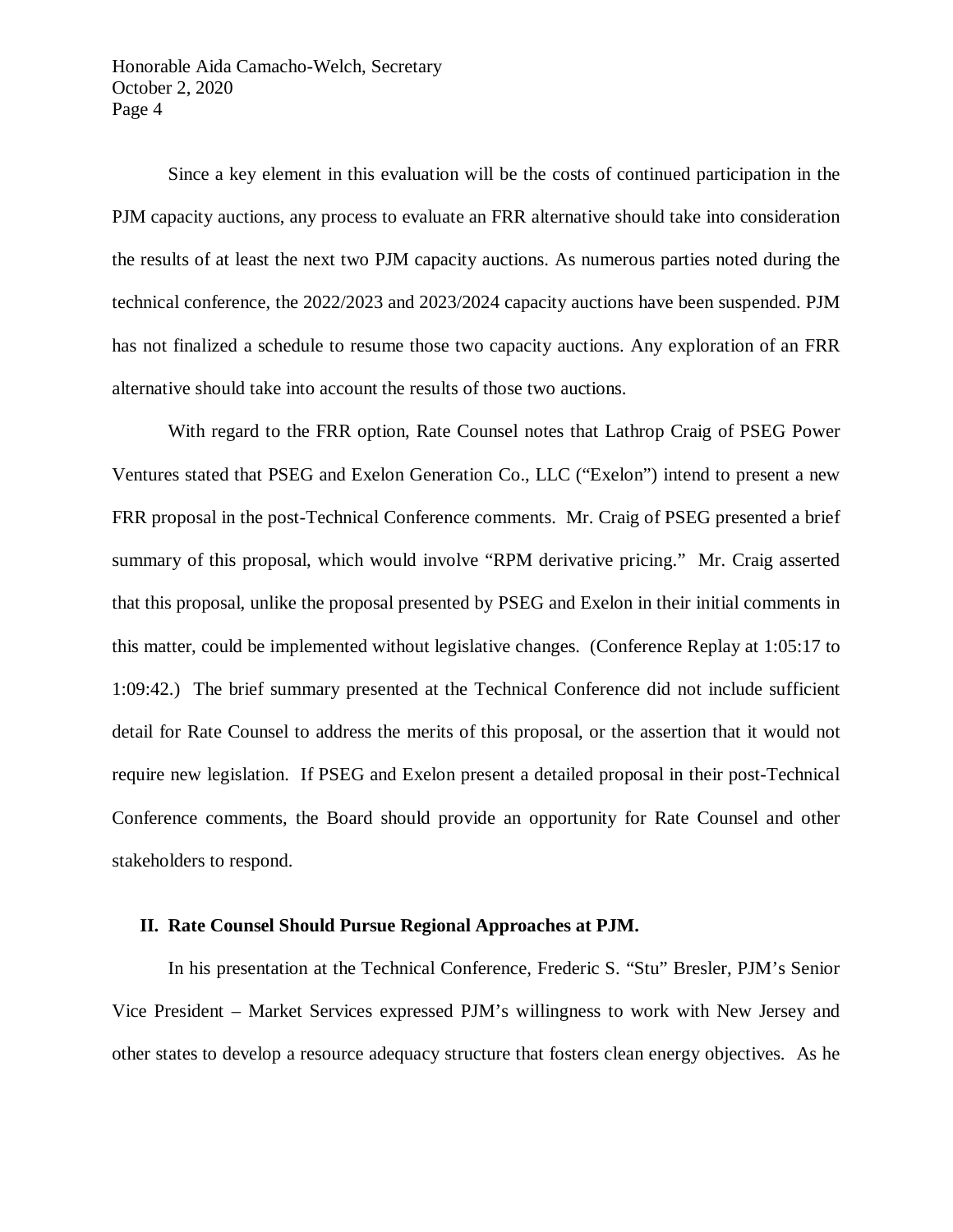explained, competitive markets could be developed as a tool to advance states' clean energy policies at reasonable costs. (Conference Replay at 2:44:37 to 2:45:22 & 3:37:45 to 3:38:30.)

As Mr. Bresler noted, PJM's existing markets provide substantial benefits including properly allocating risks among generation developers and other stakeholders, providing incentives for investment and innovation, and allowing buyers to realize the benefits of the increased competition provided by a regional market. (Conference Replay at 3:38:31 to 3:41:11.) To put this into context, the PJM capacity market for the 2020/2021 Delivery Year was \$7 billion in transactions among participants encompassing 184,575 MW of installed capacity. Monitoring Analytics, LLC, State of the Market Report for PJM, at 34, 248 (Aug.13, 2020).

Concurrently with its exploration of other approaches, the Board should actively explore market-based solutions at PJM. The Board should seek out other PJM states with similar interests, and collaborate with them to advocate for market structure that will support New Jersey's clean energy policies.

#### **CONCLUSION**

Rate Counsel continues to urge the Board to exercise caution as it explores possible responses to the recent FERC Orders. While FRR and other options may be explored, the Board should carefully consider the costs and benefits of such options before entering into any long term commitments on behalf of the State and its ratepayers. The Board should also actively